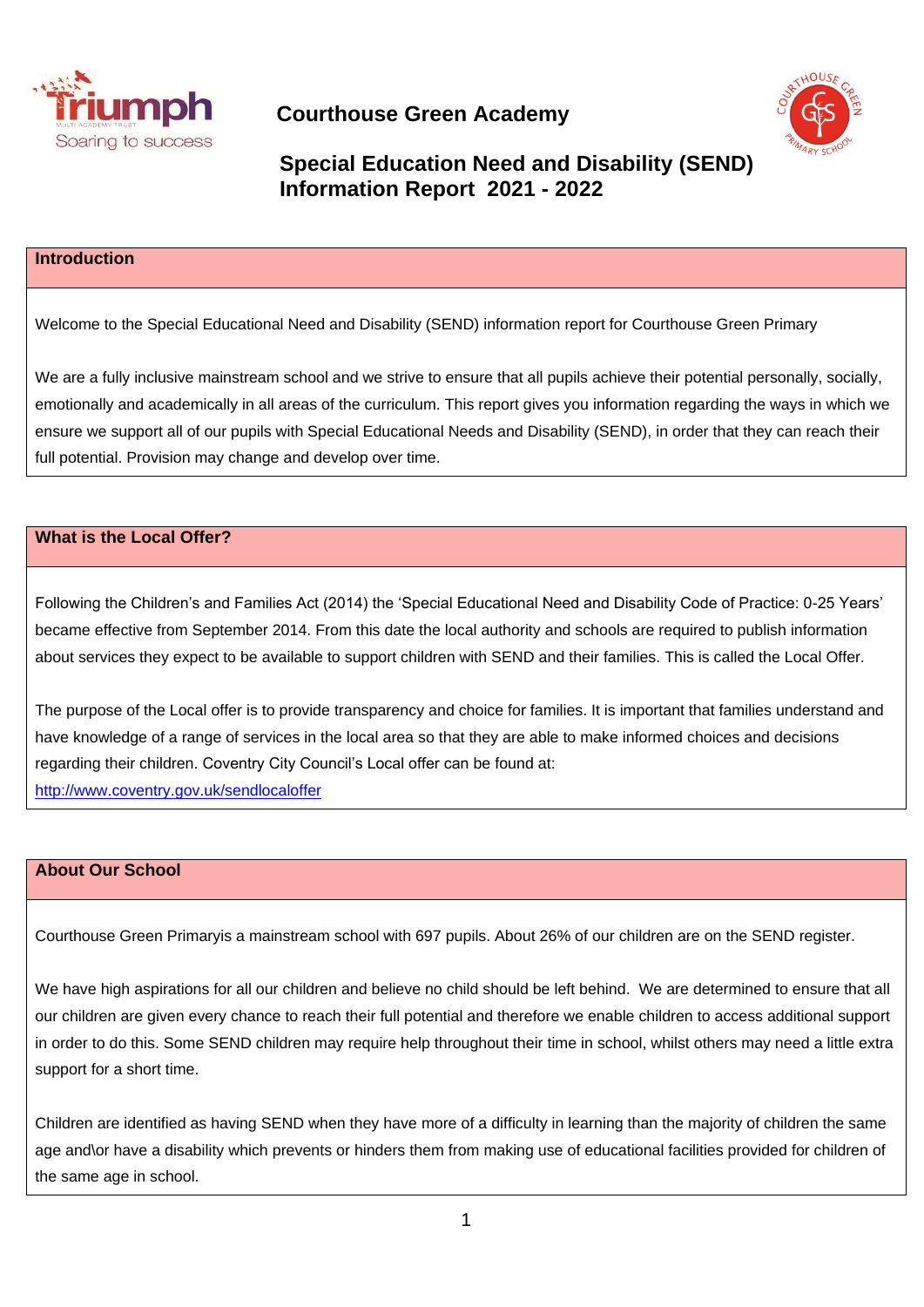



# **Special Education Need and Disability (SEND) Information Report 2021 - 2022**

We provide for children with a wide range of special educational needs and disabilities, including,

**Cognition and learning needs**: this includes children who have learning difficulties and specific difficulties such as Dyslexia and Dyspraxia.

**Communication and language**: this includes children who have speech and language difficulties and children with social communication difficulties, including Autistic Spectrum Condition (ASC)

**Social, emotional or mental health needs:** this includes children who have THRIVE plans

**Sensory or physical difficulties:** this includes children who have visual or hearing impairment or a physical disability that affects their learning.

## **How do I communicate with the school about my child's needs?**

We aim to work closely with parents and carers so that they can share their knowledge and expertise about their child in order for them to reach their full potential. Parents and carers are always welcome in school in order to discuss progress, provision or concerns at a mutually agreed time. Your first step should be to talk with your child's class teacher as they work with your child on a daily basis. You can also meet with the Assistant Head teacher, Claire Jones, who is also the Inclusion lead in school and the Early Years Special Educational Needs Coordinator (SENCo) or Edward Kimberley who is the SENCo for key stage 1 and 2. Please contact the school or email the school office to arrange a mutually convenient time. [adminoffice@live.courthousegren.coventry.sch.uk](mailto:adminoffice@live.courthousegren.coventry.sch.uk)

#### **How does the school identify children with SEND?**

Our class teachers closely monitor the progress made by all the children and ask advice from the SENCo as soon as they have concerns about any pupil. Activities are planned such as small group work or interventions to help your child. If your child does not make good progress the SENCo and class teacher will meet with parents/carers. Together we will agree which additional SEND support will be put in place which may involve advice and/or assessment from an external specialist service

The range of agencies and support services school works with include, but are not limited to:

| <b>Educational Psychology</b>               | Child and Adolescent Mental Health |
|---------------------------------------------|------------------------------------|
| <b>Clinical Psychology</b>                  | <b>School Nurse</b>                |
| Speech and Language Therapy                 | <b>Sensory Support Service</b>     |
| Occupational Therapy/Physiotherapy          | <b>NHS</b> services                |
| Complex Communication Team (Autism service) | <b>Children and Families First</b> |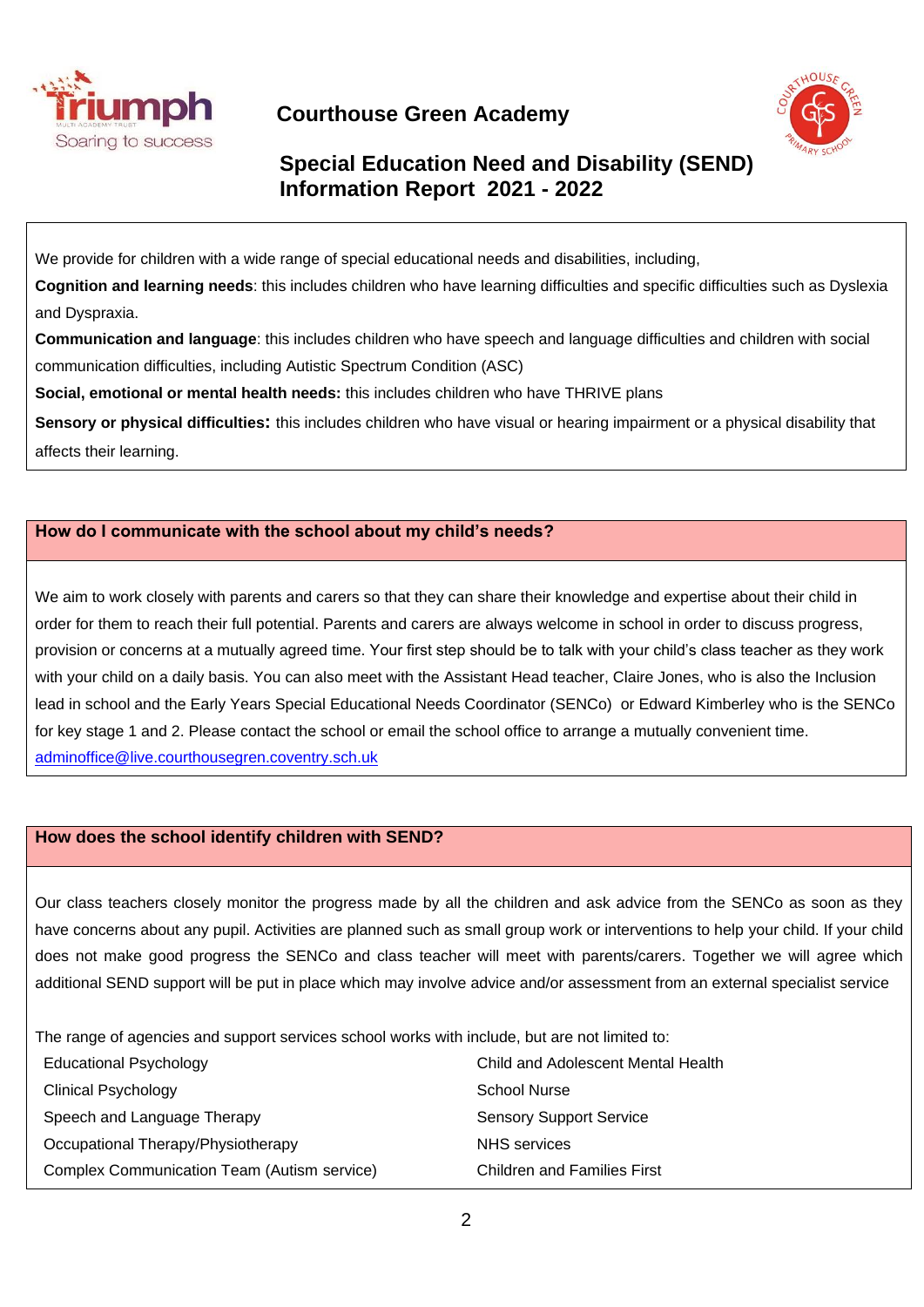

**Triumph** Courthouse Green Academy



**Special Education Need and Disability (SEND) Information Report 2021 - 2022**

Integrated Primary Mental Health Voluntary Organisations.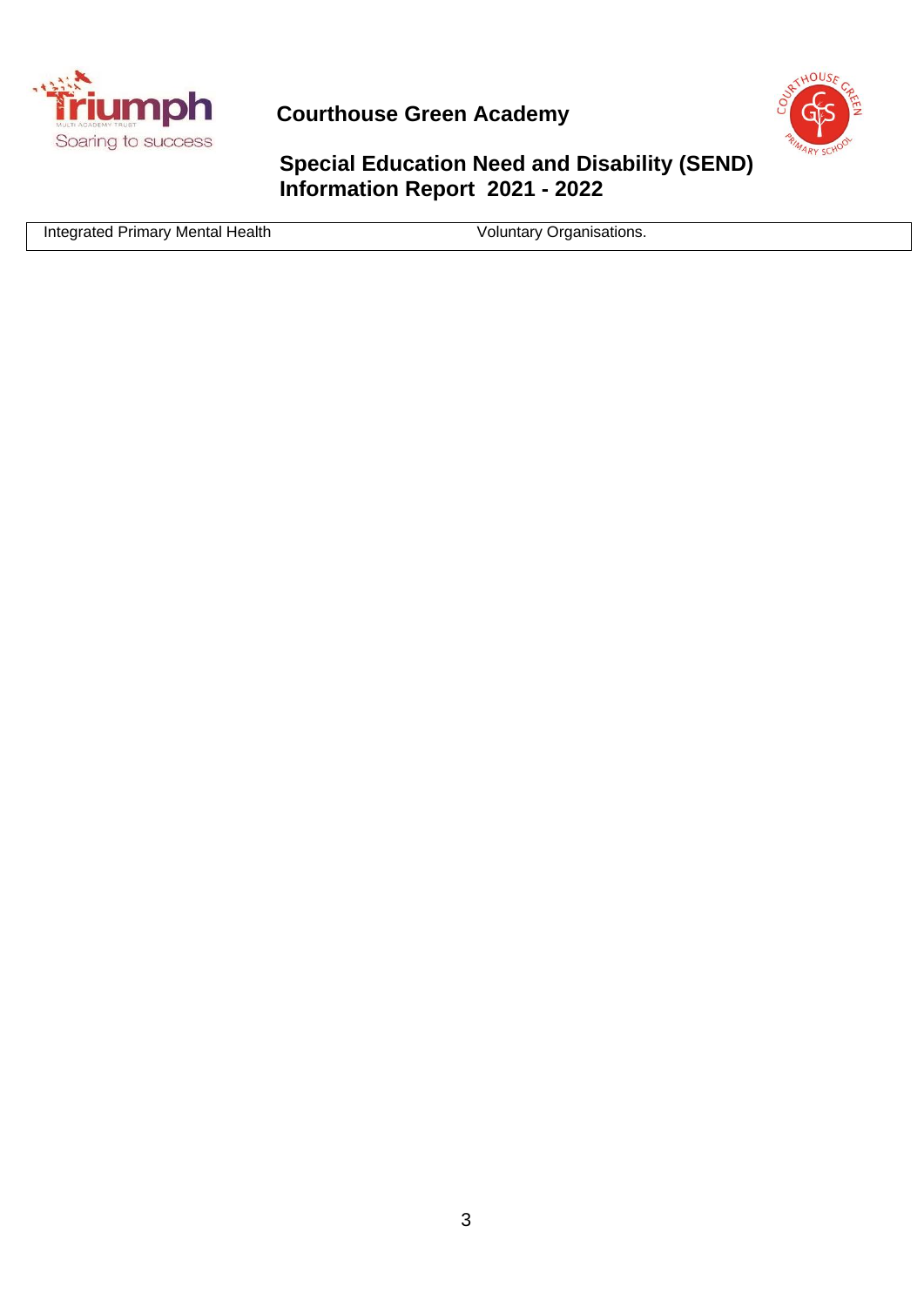



## **Special Education Need and Disability (SEND) Information Report 2021 - 2022**

#### **How will my child be supported?**

We offer a broad and balanced curriculum for all children, including those with SEND. The level of support your child receives will depend on their needs, which may change over time. Many children will have their additional needs met through very high quality, specially targeted classroom teaching, also known as quality first teaching. This provides a classroom environment where:

- All staff will have the highest possible expectations for your child and all pupils in the class.
- All teaching is based on building on what your child already knows, can do and can understand and will accelerate progress.
- Groupings are well considered and match the needs of the child.
- Resources are well prepared, planned and accessible for all.
- All children are fully involved in learning
- Additional adults are deployed effectively in order to reinforce and extend skills appropriately

Some children may require additional support through small group work in order to address specific gaps that have been identified in a child's learning and will be closely monitored to ensure that they are resulting in good progress. These groups may be run by a teacher, a learning support assistant or external specialist and take place either in the classroom or in a space outside the classroom.

Some children have needs that require 1:1 support. This may be in order to:

- Deliver a specialist programme of support, for example a speech and language intervention.
- Access parts of the curriculum.
- Take part in individual programmes to improve maths or literacy.
- Support your child with a medical or physical need.
- Support your child with managing a social or emotional need.

#### **Education, Health and Care plans (EHCP)**

For those children whose needs are severe, lifelong or complex, the school or you can request that the Local Authority conduct a statutory assessment of your child's needs. The Local Authority will collate information from all agencies involved with your child and decide whether an Education, Health and Care plan is appropriate in order to best support your child's needs. You can find out more about this through the Coventry City Council Local Offer. <http://www.coventry.gov.uk/sendlocaloffer>

There is more information about the school curriculum on our website at <http://www.courthousegreen.org/Classes/Curriculum/>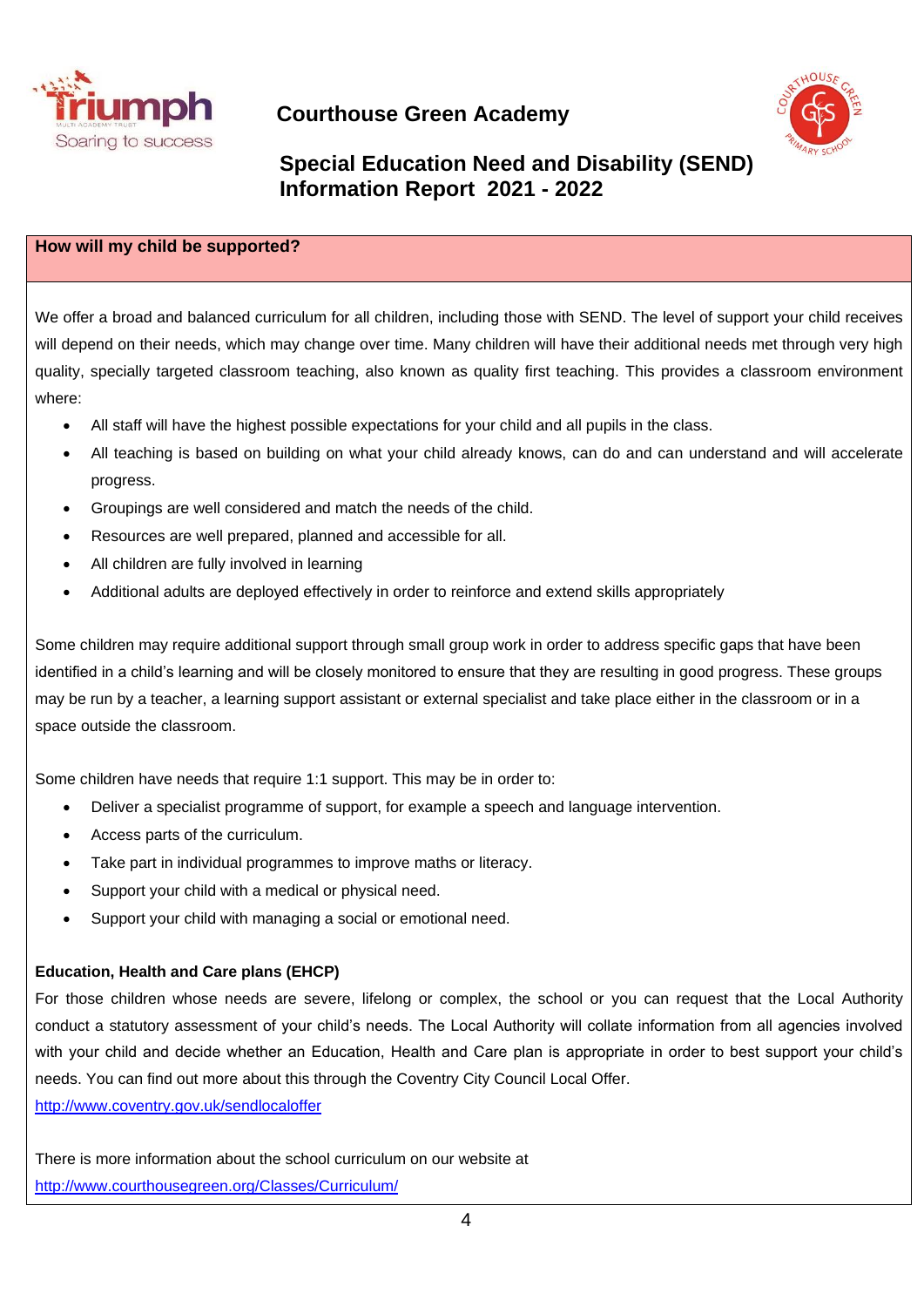



## **Special Education Need and Disability (SEND) Information Report 2021 - 2022**

## **What happens if my child needs specialist equipment or other facilities?**

The Local Authority and/or NHS provide specialist equipment such as wheelchairs /standing frames etc. when prescribed by a relevant health specialist. The school may also provide SEND equipment where appropriate in consultation with specialist agency advice.

There is disabled access to our school with disabled parking very close to the main doors. The main sliding door is automatically activated as you approach and all areas of the school corridors and classrooms are wide enough to allow wheelchairs to safely use the space. We have a 1st floor which can be accessed by means of a passenger lift. Children are accompanied by a member of school staff when using the lift. We write Personal Emergency Evacuation Plans (PEEPs) to ensure that in an emergency children are evacuated safely.

Our school is safe and welcoming to the whole community and more information can be found in our SEND Policy on our website

[http://www.courthousegreen.org/docs/Policies/SEND\\_POLICY\\_2014.pdf](http://www.courthousegreen.org/docs/Policies/SEND_POLICY_2014.pdf)

## **How will my child access activities outside of the curriculum?**

We make every effort to ensure that all children are included in activities and trips following risk assessments where needed and in accordance to the duties under the equalities act 2010. We make adjustments and provide the necessary support to ensure that this is successful. We will talk to you about what works best for your child.

Our school has a range of extra-curricular activities available details of which are sent home throughout the year. You can find out more on our website at

<http://www.courthousegreen.org/Parents/After-School-and-Lunchtime-Clubs/>

## **How will I know if SEND provision is effective?**

Teachers track children's progress by using the schools progress measures. Data is analysed and interventions organised accordingly. In addition, for children with SEND, we use individual target sheets in order to assess whether the support that has been in place has made an impact and to decide what support is needed. We evaluate this progress against age-related expectations (ARE). This progress is reported to and discussed with you at the termly SEND target review meetings held with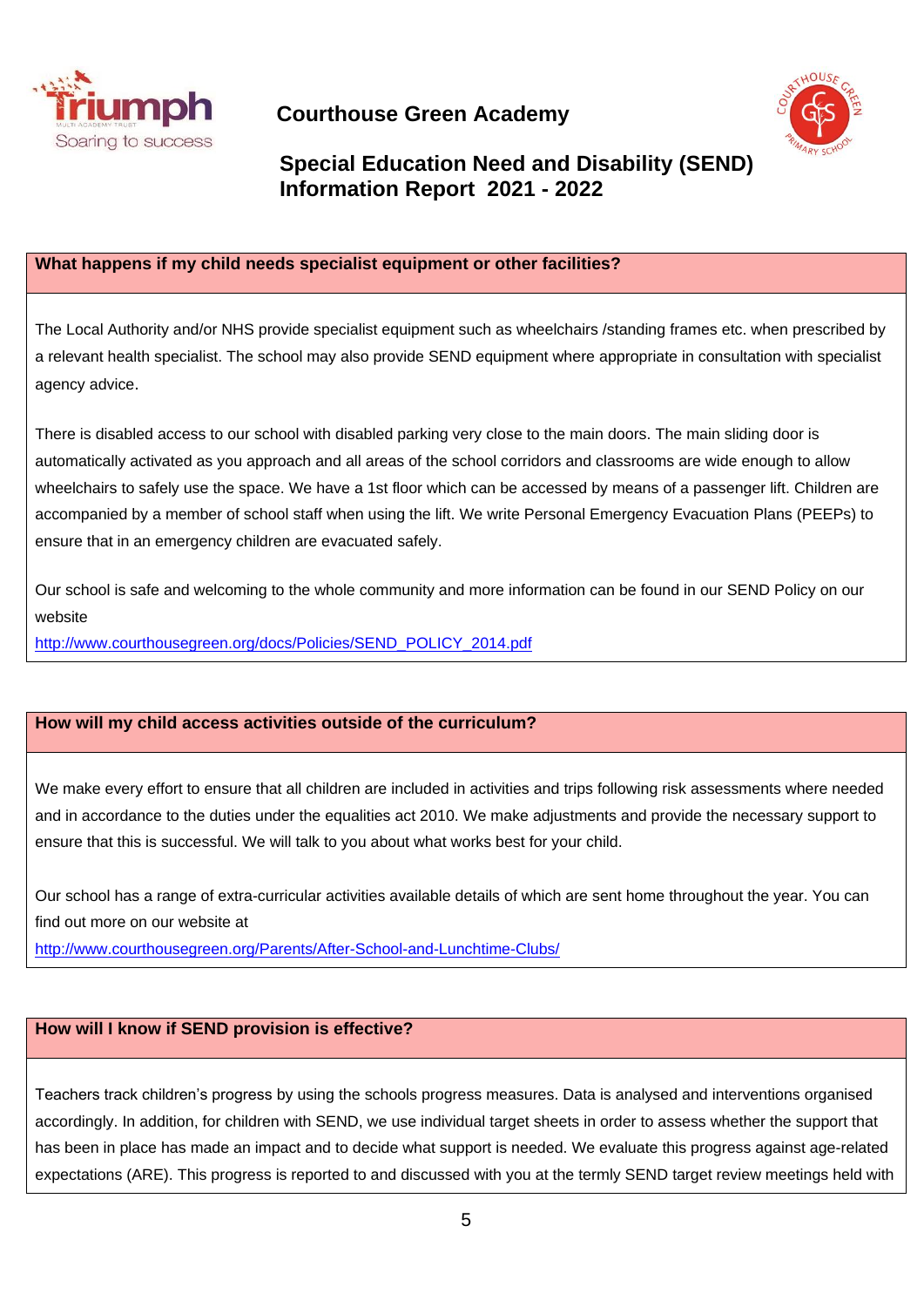



# **Special Education Need and Disability (SEND) Information Report 2021 - 2022**

your child's teacher, you and your child and in the mini reports and end of year report you receive. If we or you have concerns about your child's progress we will arrange to meet with you to discuss these in addition to these meetings.

Parents can bring family members or friends to review meetings or contact SEND information, Advice and Support Service for advice and support

<http://www.coventry.gov.uk/iass>

The SENCo evaluates how successful interventions have been and monitors data for children with SEND closely. The governing body reviews provision and progress for SEND children annually.

## **How does Courthouse Green support children's well-being?**

All children have the opportunity to share their views through the school council representatives, working groups and with adults in their classroom. Children are regularly involved in self-assessment. Children reflect on their own practice and identify next steps and personal targets. School regularly considers pupil views and uses this to support the children in their learning.

We ensure we discuss current topics within our local area, the UK and the world through our weekly CGNN (Courthouse Green National News) class assemblies. We follow the Personal, Social, Health, Citizenship Education curriculum with all our pupils. PSHCE education equips children and young people with knowledge, understanding, attitudes and practical skills to live healthy, safe, productive, fulfilled, capable and responsible lives. More information can be found here [http://www.courthousegreen.org/docs/Curriculum/PSHE\\_SKILLS\\_MAP.pdf](http://www.courthousegreen.org/docs/Curriculum/PSHE_SKILLS_MAP.pdf)

For children with specific social, mental or emotional health difficulties we have access to Learning Mentors and work with Educational Psychologists, (EPS), Child and Adolescent Mental Health Service (CAMHS), Integrated Primary Mental Health Service (IPMHs) and other agencies.

We are a THRIVE school. Thrive is a way of supporting children in with their social, emotional and mental health development. For those children who are finding learning within a mainstream class difficult due to their social, mental or emotional health difficulties we have a group that is based upon providing intensive THRIVE support alongside academic learning. We will always meet with you to discuss your child accessing our nurture provision. The group uses THRIVE assessments to identify children's needs and review their progress.

We take bullying very seriously. Awareness of cyber bullying is provided through PSHCE (Personal, Social, Health and Citizenship Education). We have clear procedures and recording methods in place to deal with incidents of bullying.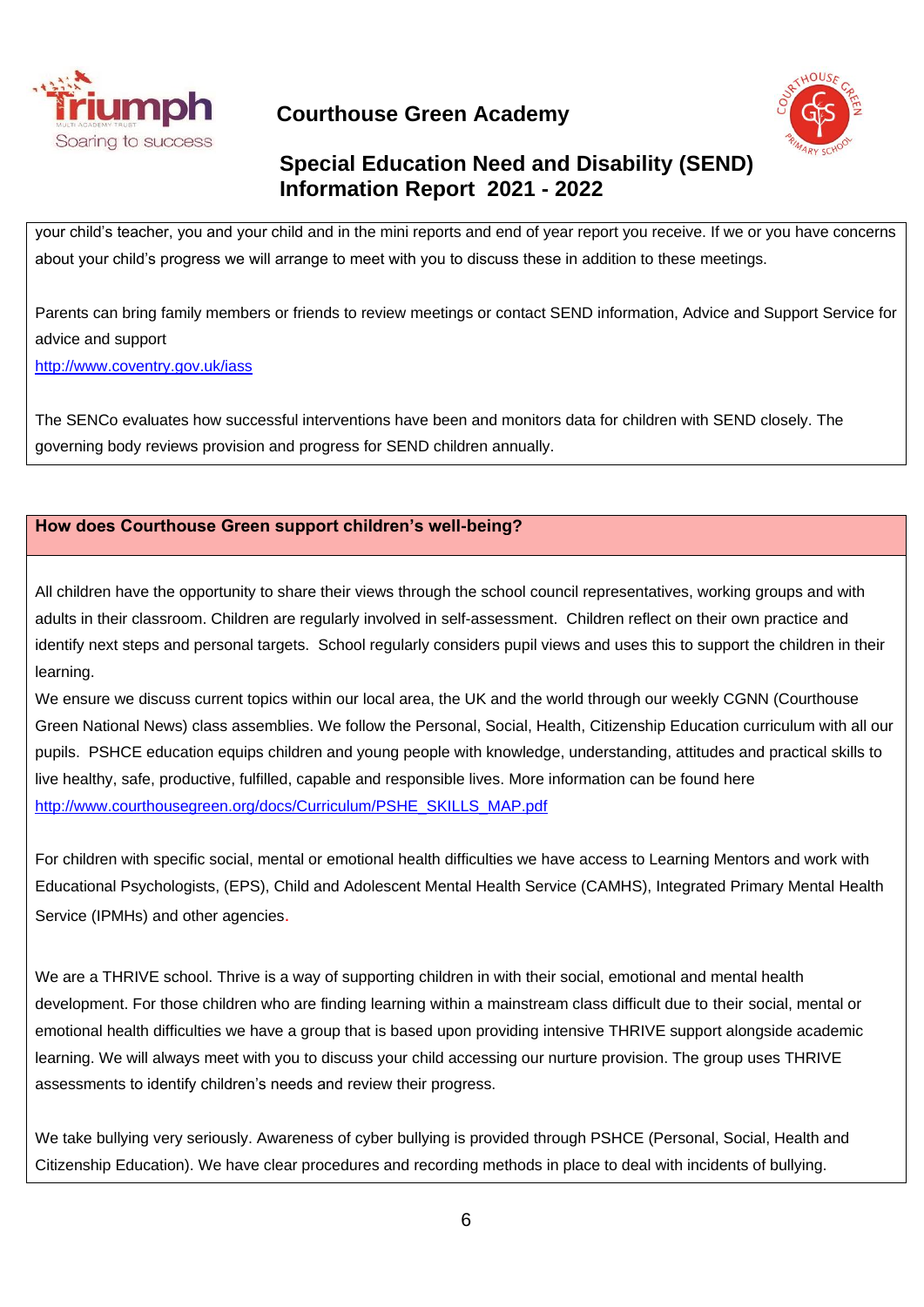



# **Special Education Need and Disability (SEND) Information Report 2021 - 2022**

#### **How will Courthouse Green prepare and support children joining our school and transferring to a new school?**

All new children and their parents and carers to visit Courthouse Green before starting. For children with SEND we offer meetings with the SENCo or Head teacher to tour the school and discuss the facilities the school can offer in order to support the needs of the child.

Teachers liaise closely when children transfer to a new class in the school. Meetings are arranged in order to transfer key information and discuss the needs of individual children. All children have the opportunity to attend a meet the teacher day and children who require additional support in this area are offered additional visits and sessions. We provide every child with a transition booklet so that you can discuss the new class and teacher with your child.

We begin to prepare children for transition to their next school by arranging visits from key secondary school staff. The SENCo will meet with the secondary school SENCo to discuss individual children and their needs. All children have the opportunity to spend a day in their secondary school. Extra transition days can be arranged and supported by the learning mentor team. If your child is transferring between primary schools the SENCo will speak with the SENCo from the new school to discuss individual need and develop a transition plan.

#### **Who do I contact for more information?**

If you would like more information or you are concerned about your child having a special need please contact Claire Jones (SENCo) on 024 7668 8022 or email the school office [adminoffice@live.courthousegren.coventry.sch.uk](mailto:adminoffice@live.courthousegren.coventry.sch.uk)

If you have a complaint about SEND provision or practice and would like more information about raising this please use the link below.

[https://www.triumphtrust.co.uk/docs/policies/TT\\_Complaints\\_Policy\\_and\\_Procedure\\_March\\_19.pdf](https://www.triumphtrust.co.uk/docs/policies/TT_Complaints_Policy_and_Procedure_March_19.pdf)

If you would like impartial advice from Coventry SEND information, Advice and Support Service contact: <http://www.coventry.gov.uk/iass>

If you would like to know about the opportunities for children with SEND and their families, support groups or information about SEND contact: